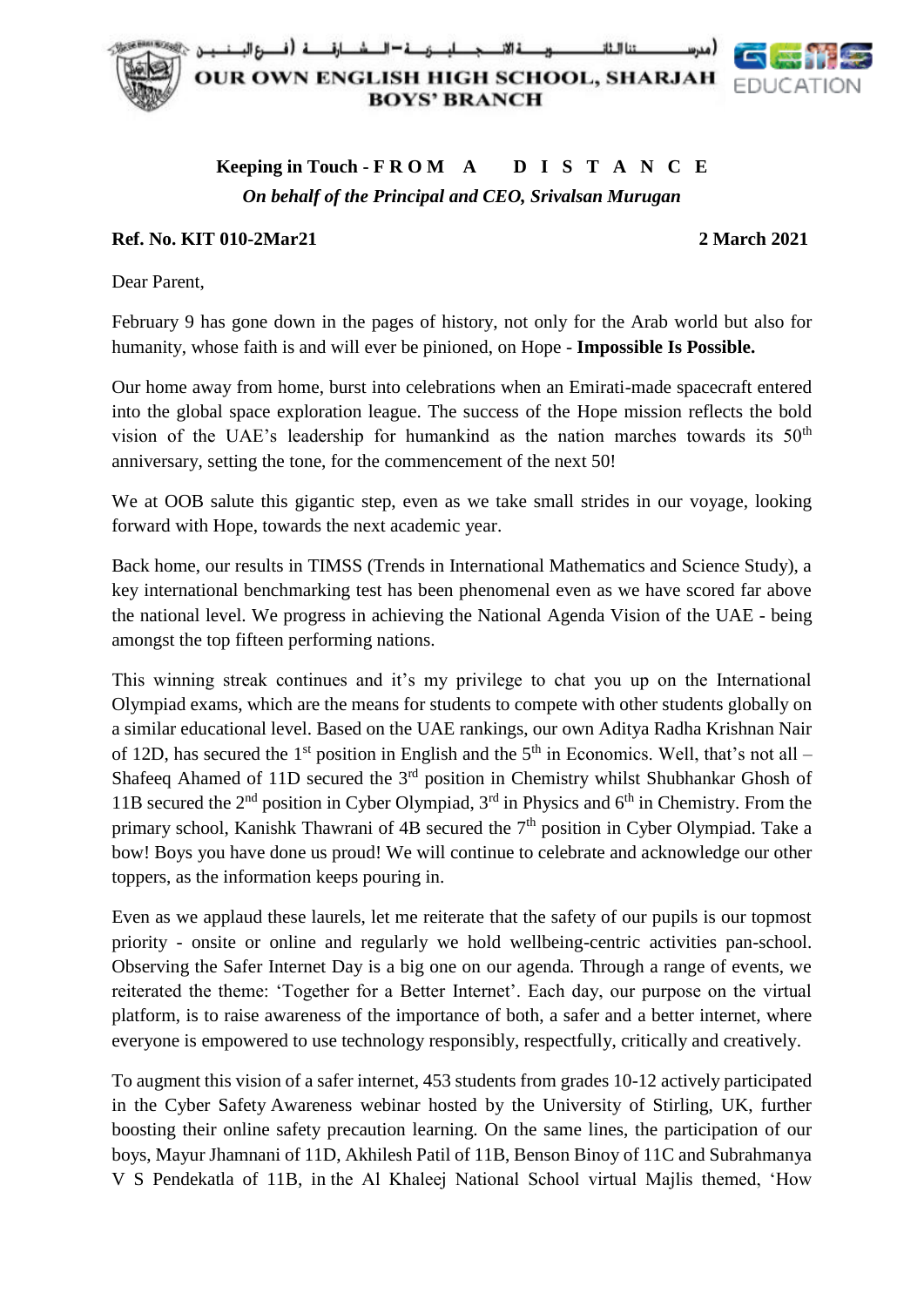Technology Remakes Humanity' was applauded and highly appreciated by the event organisers.

It is our fervent aspiration that our pupils of Islamic Studies enrich their love, desire and habit of reading the Holy Qur'an in the manner taught by the Prophet Muhammad (PBUH). The Arabic and Islamic Studies Department conducted an exalting annual Tarteel Al Quran Al Kareem competition for the primary and middle school. Alhamdulillah, this par-excellence event brought out the best among our scholars!

What's it like to have your dad or mum back in the classroom? Awesome, isn't it? But this time the parent would be giving your peers, tips on how to solve complicated multiplication sums within 10 seconds, or exhibiting how to make a healthy fruit salad for a mid-day snack. Well, that's exactly what our Parental Engagement Week was all about - a forum to bring our parents to share their expertise with our boys. The week was an absolute success – right from the comfort of our homes! During the week, we also had the likes of Dr. Manda Venkatramanan, our parent, and Dean of Gulf Medical University, Ajman, gave a talk to our senior boys on the changes generated and the pros and cons of the pandemic's effects. Could it get better?

Now, let me ask you a question? Which is the 5<sup>th</sup> nation in the world to reach Mars? Of course, it's UAE. Intriguing facts like these and hundreds of others have been tickling the 'little grey cells' of our pupils and parents alike, through the year-long quiz programme, Look Who's Answering (LWA) and Look Who's Answering Now. The event drew curtains, as the best of the best competed for the coveted Champion Title.

Our titleholders for the year are: Look Who's Answering Now (Parents' Quiz) - Mr. Rajesh Chilamban; LWA - Group VI (grades 11 & 12) Anirudha Bhat Nekkare-12B; Group V (grades 9 & 10) Pranav Rajesh Chilamban- 10E; Group IV (grades 7 & 8) Sreerag Sreejith- 7E; Group III (grades 5 & 6) Amarnath Sreevalsan- 5E; Group II (grades 3 & 4) Shaurya Sanup Krishna-4C; Group 1 (grades 1 & 2) Roshin Rajesh Chilamban-1C.

What does it take to be a 'Good Role Model' and a 'Better Human Being'? While there could be various responses to the question, we have our own perspicacious boys who effortlessly undertook and completed their 100 days of good deeds under the banner of the **#UbuntuLoveChallenge**. We certainly need to take a leaf out of their books. These stars are: Niranjan Raj Kumar of 2B and Krithick Vinay Ramakrishnan of 2C, Govardhan Vimal Kumar of 4A, Niranjan Muraleedharan of 6I, Gaurav Jayaprakash of 6F, Prasandhip Jawahar of 6D, Nahul Kumar Raja of 5A, Huzaifa Ahmad of 8F, Sreepadmanabhan Vimal Kumar of 7F, and Samford Sebin of 7A. Here's a glimpse of their activities: feeding stray cats, helping with chores at home, donation drives, reaching out to peers… the list is endless! Each one of these boys is undergoing an unprecedented metamorphosis!

Does anyone ever feel that the virtual platform has taken away the joy of outdoor sports? Nay, think again – for we at OOB believe that the 'impossible is possible'. And rightly so, keeping this in mind, our dedicated and brilliant teams from middle, primary and kindergarten sections, presented, on different days, their department's virtual sports day. Each one was a roaring success! The pupils presented aerobics, karate, games of various skills among other ageappropriate activities.

Even as we continue to prepare our boys making them future-ready citizens, we hosted Mr. Shankar Ram, a pioneer in the field of accounting, finance, and audit, who conducted an exceptional and most-appreciated career guidance session for our commerce students.